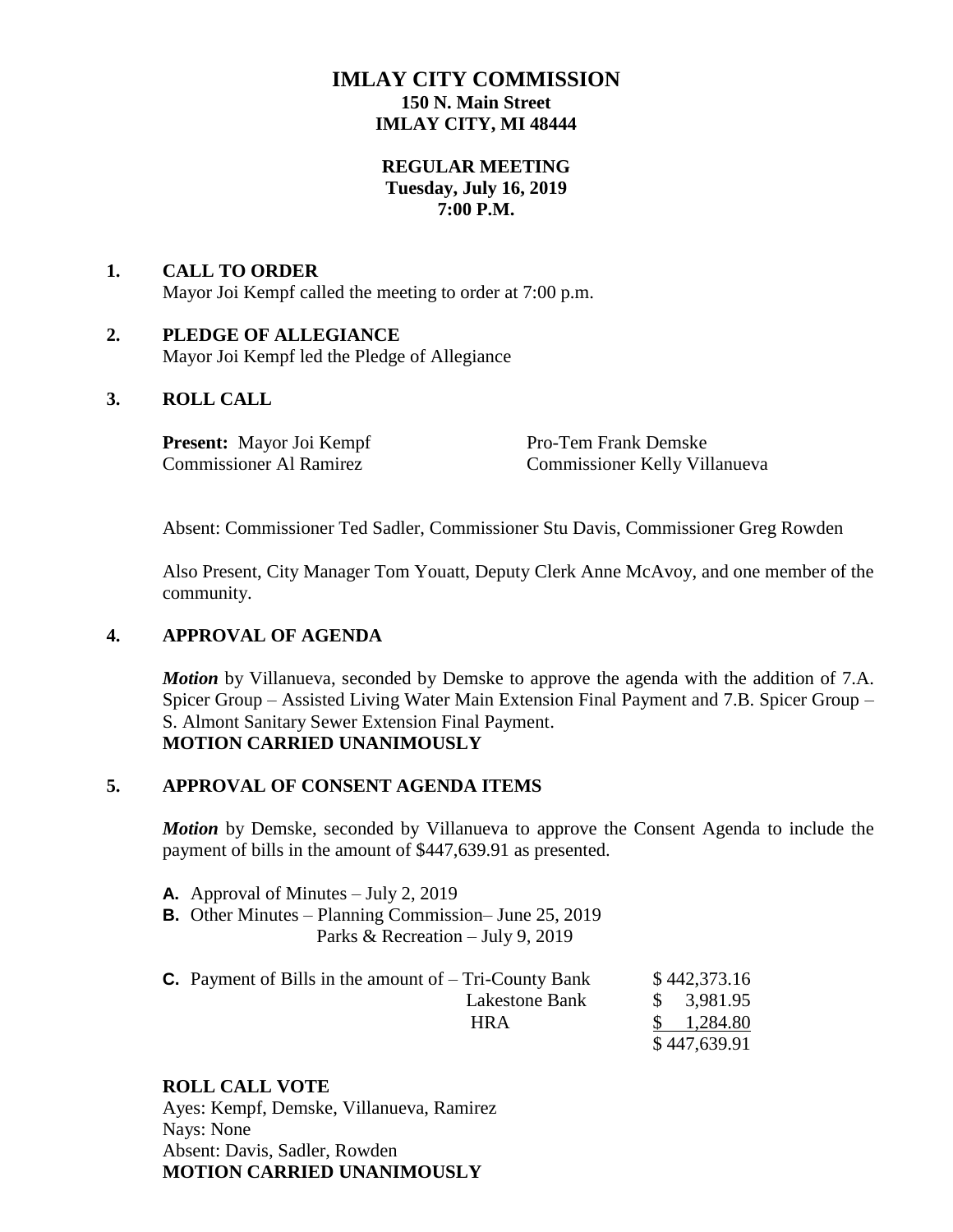# **6. CITIZENS FROM THE FLOOR**

Allen Rosenbalm is concerned about taxation and how people are anti-taxation but they want all the services that taxes provide. He suggested an education campaign by offices to inform the voters the importance of taxes. City Manager Tom Youatt responded that the City of Imlay City puts millages on the ballot for items like improving the roads or the new fire hall, then the residents can have input and decide if it is something they would like to support or not.

### **7. OLD BUSINESS**

#### **A. Spicer Group – Assisted Living Water Main Extension Final Payment**

City Manager Tom Youatt presented the invoice for final payment to Spicer Group for the Assisted Living water main extension. Mr. Youatt stated he received waivers from all the suppliers on the project stating they have been paid for services.

**Motion** by Ramirez, seconded by Demske to approve payment to Spicer Group in the amount of \$5,512.15 as presented.

### **ROLL CALL VOTE** Ayes: Demske, Villanueva, Ramirez, Kempf Nays: None Absent: Davis, Sadler, Rowden **MOTION CARRIED UNANIMOUSLY**

#### **B. Spicer Group – S. Almont Sanitary Sewer Extension Final Payment**

City Manager Tom Youatt presented the invoice for the final payment to Spicer Group for the S. Almont sanitary sewer extension. Mr. Youatt stated he received waivers from all the suppliers on the project stating they have been paid for services.

**Motion** by Demske, seconded by to approve payment to Spicer Group in the amount of \$21,972.90 as presented.

#### **ROLL CALL VOTE**

Ayes: Demske, Villanueva, Ramirez, Kempf Nays: None Absent: Davis, Sadler, Rowden **MOTION CARRIED UNANIMOUSLY**

#### **8. NEW BUSINESS**

None

# **9. MANAGERS REPORT**

City Manager Tom Youatt stated he included in the packet the final accounting for the Assisted Living project for water and sewer for the Commissioners to review. Also in the packet on page 23, Mr. Youatt stated was the approved preliminary report from USDA Rural Development. On page 25 shows the total project, which will now be \$5.3 million from the \$4.6 million due to adding the construction of a pump station for waste water plant. Rural Development suggested it be done at the same time. The application will go to Chris Maxwell in Lansing tomorrow. It is looking like the City will be awarded a 45% grant, hopefully the City will receive notice next